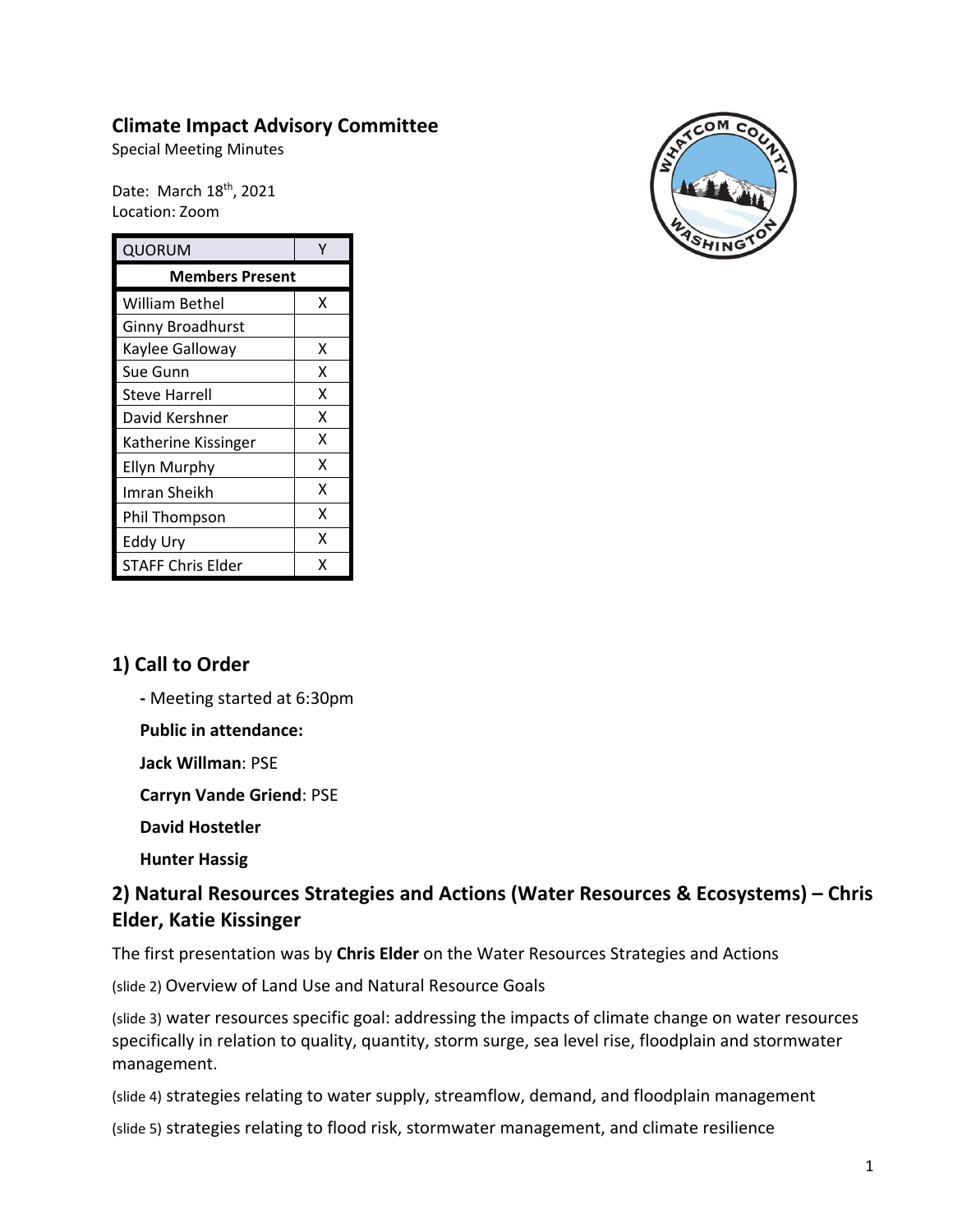(slide 6) water resource actions to resolve uncertainty around water rights.

- -water rights resolution based on climate-based predictions of water supply
- -monitoring water use
- -smart metering
- -connecting welled houses to water systems
- (slide 7) actions to help streamflow
	- -projects to increase streamflow
	- -wetland restoration
	- -protection of headwaters
- (slide 8) actions to reduce demand on water
	- -outreach and education
	- -drought tolerant landscaping
	- -ag. Drainage management
	- -revise codes and provide incentives for more efficient irrigation
- (slide 9) actions to address water supply
	- -reuse in wastewater treatment
	- -rainwater harvesting
	- -reverse osmosis for desalination
- (slide 10) actions to promote resilient floodplains
	- -planning and management focused around potential climate change scenarios to minimize risk
	- -educate landowners of the climate change risks of developing in the floodplain
- (slide 11) actions relating to reducing flood risk in rivers
	- -channel migration zones to accommodate increasing peak flow levels
	- -reconnecting floodplains
	- -incorporate sea level rise into flood zone designations
	- -identify infrastructure likely to be impacted by increased flooding
- (slide 12) actions to reduce flood risk
	- -infrastructure
	- -examine ongoing repairs to highlight problem areas that may need immediate attention
	- -acquire properties currently in the floodplain
	- -managed retreat planning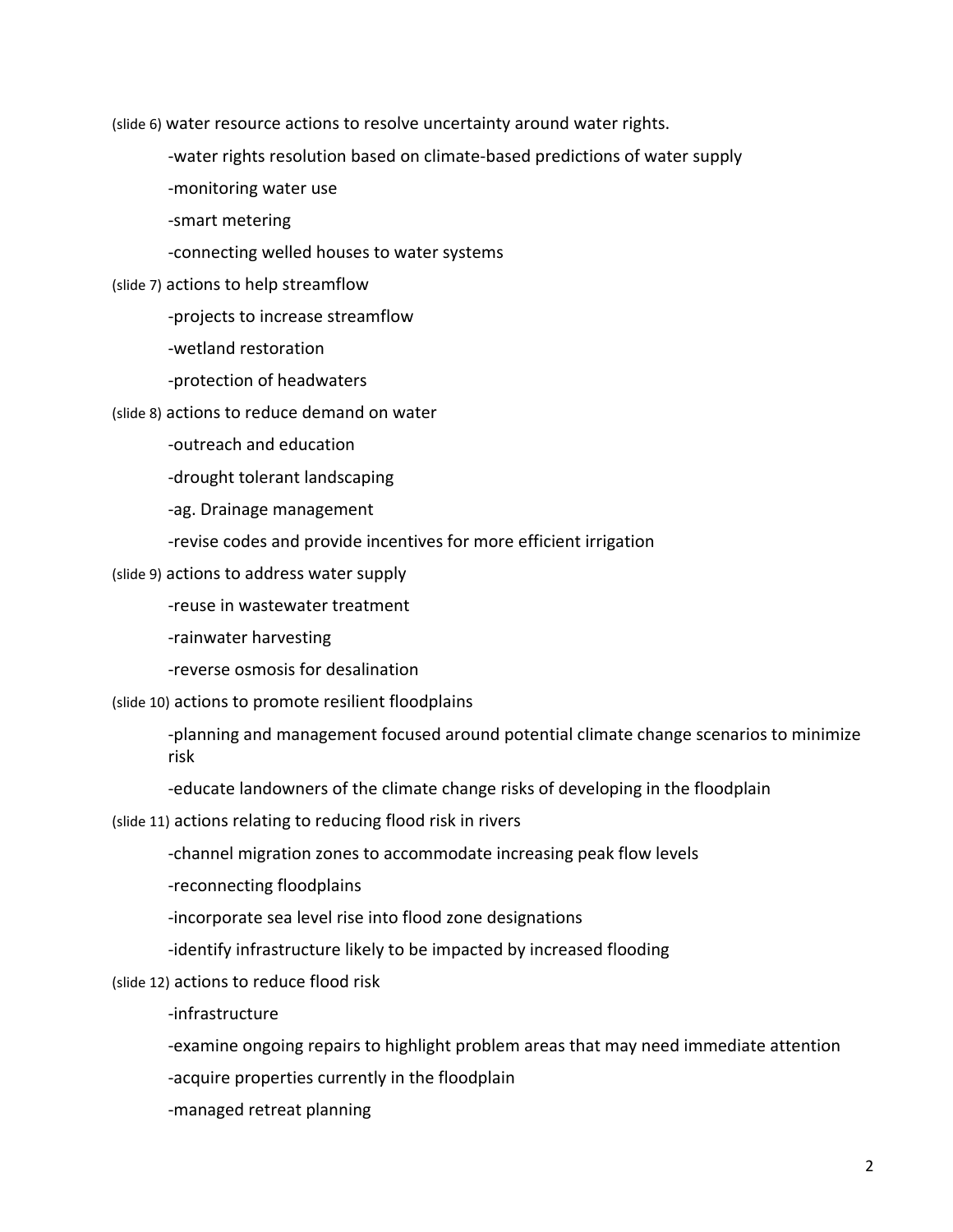(slide 13) actions around stormwater

-future climate scenarios in management

- -retrofitting stormwater flow control
- -incentives to expand green stormwater projects

(slide 14) actions to build resilience

-increase restoration efforts

-fish passage

(slide 15) map of western Whatcom county

**Chris** mentioned integrating our strategies and actions with things that the county is already doing

**Ellyn** asked about the actions that are already being done and she suggested things in the text to be what is being done and suggesting actions as what is not being done

**Chris** said that he is adding background about the watershed mgmt. board has done over the past 20 years. He said that the wording of the actions can still be edited to convey what is already being done vs what is a new suggestion

**Steve** asked about metering and adjudication, if we are going to take a position on it?

**Chris** said that the Exec. Is taking a neutral position on adjudication

**Steve** asked about people whose property is affected by some of these strategies. Will there be compensation for these people

**Chris** yes, these things will require a negotiation with property owners and the county.

**Steve** said he agreed with Ellyn's comment of referencing the action s currently being taken by the county

**Phil** asked about some of the actions and the context in which they occur? What does that include, like code changes etc. He said there should be more clarity in the actions. He also asked about the river corridor and what the definition of that is?

**Chris** said that he could better define that, but this language was written by Treva. He said that the Channel Migration Zone is a better way to word this action.

The second presentation was on the Ecosystems section by **Katie Kissinger**

(slide 2) the ecosystems section has 11 strategies that are broken into categories for implementation purposes

#### *Education & Outreach*

- 1. Support community efforts to adapt to climate change
- 2. Increase awareness of ecosystem services
- 3. Restoring and protecting degraded lands and habitats

#### *Planning & Development*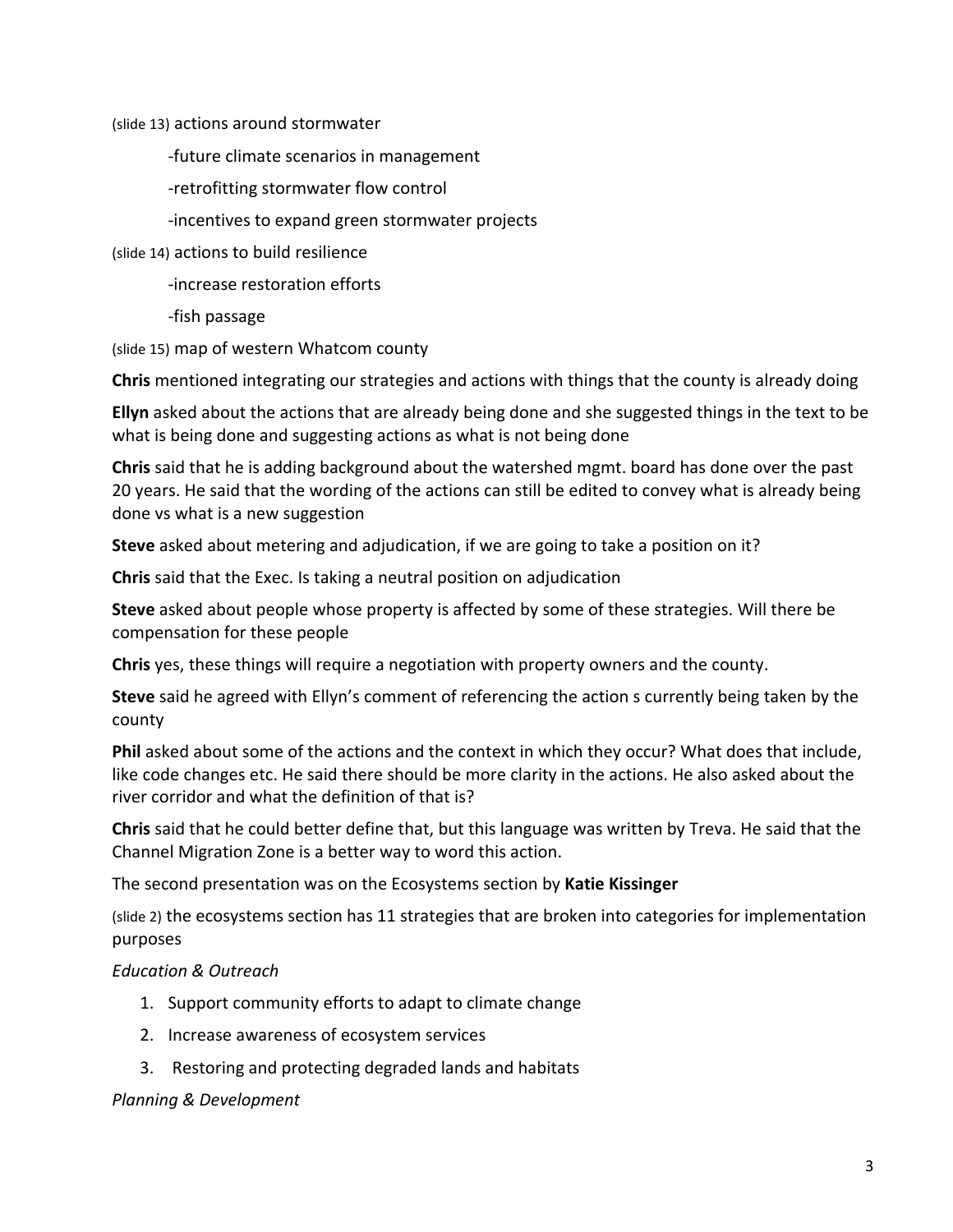4. Incorporate climate change projections and risks into new projects

(slide 3)

#### *Research and Monitoring*

- 5. Implement long-term monitoring of climate trends.
- 6. Improve the health of natural ecosystems for parks, ROW, and other County properties.

#### *Regulations*

- 6. Protect vulnerable areas within the ecosystem
- 7. Regulate zoning

#### (slide 4)

#### *Programmatic and Management*

9. Restore hydrologic processes throughout the watershed

- 10. Preserving areas of ecological value that store carbon
- 11. Improve air and water quality

### (slide 5) actions to support community efforts

-working with local organizations that are already doing this work

- -reach out to neighborhoods for community engagement
- -expanding county-sponsored programs
- (slide 6) actions around ecosystem services and restoring degraded lands
	- -education and outreach about ecosystem services
	- -restoration crews
	- -habitat enhancement

(slide 7) actions to incorporate climate change projections and risks into new projects

-vulnerability assessments

- -public works planning
- -critical areas ordinance
- -fish and wildlife habitat conservation
- -climate impact zones and geohazard zones

(slide 8) action examples around implementing climate monitoring and improving ecosystem health on county properties.

-monitoring critical areas

-assessing the health of parks and county properties

-restoration strategies to manage trees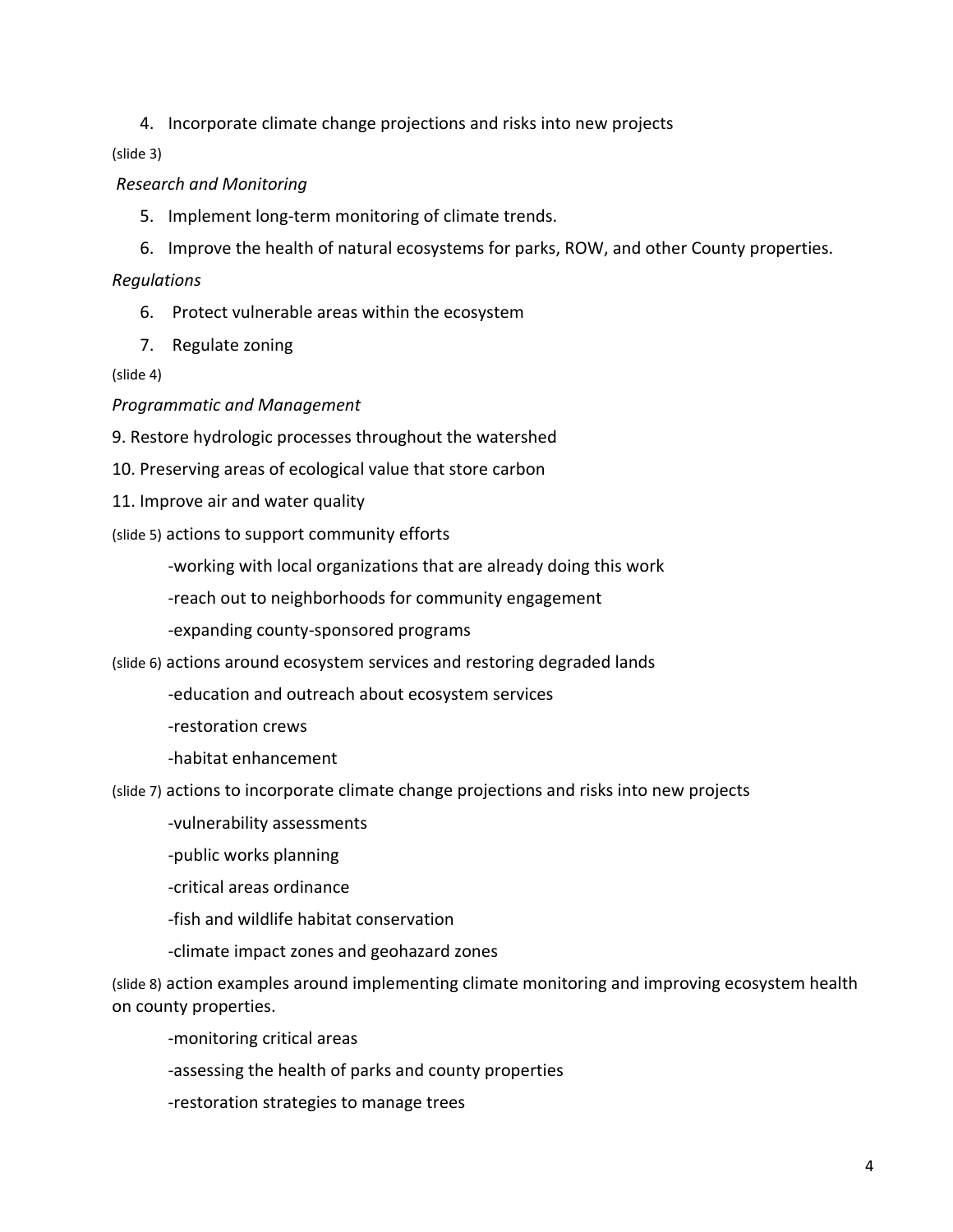**Phil in Zoom chat**: ROW = Rights of Way?

**Chris in Zoom chat**: Correct

(slide 9) actions to protect vulnerable areas

-expand protected areas

- -protecting wetlands, riparian areas, and buffer zones
- protect and restore mature forests

**Hunter Hassig in Zoom chat**: I love 7.3 somewhat selfishly :)

(slide 10) action examples to regulate zoning and restore hydrologic processes throughout the watershed.

-maintain low-density zoning for areas adjacent to high-value habitats

-designate growth areas in locations that won't have a large impact on connected native vegetation.

-drainage management

-restoring floodplains

-floodplain connectivity and flood storage

**William in Zoom chat**: Maybe about development instead of zoning?

(slide 11) actions for preserving carbon stores, and improving air/ water quality

-soils, wetlands, trees

-wildfire management

-kelp forests

**Dave** asked about zoning regulation and if there was a better way to word it. He suggested revising or updating zoning regulations.

**Kaylee** asked if the zoning stuff should be in land use rather than ecosystems

**Dave** said that it is relevant to ecosystems, but that we should be using consistent language throughout the report

**Katie** said that she was wondering about some of the actions in her section being relevant to land use but that since ecosystems is so connected to everything, they seemed relevant enough to keep them in the ecosystems section. She said she would revise her language to be consistent with what is written in the land use section.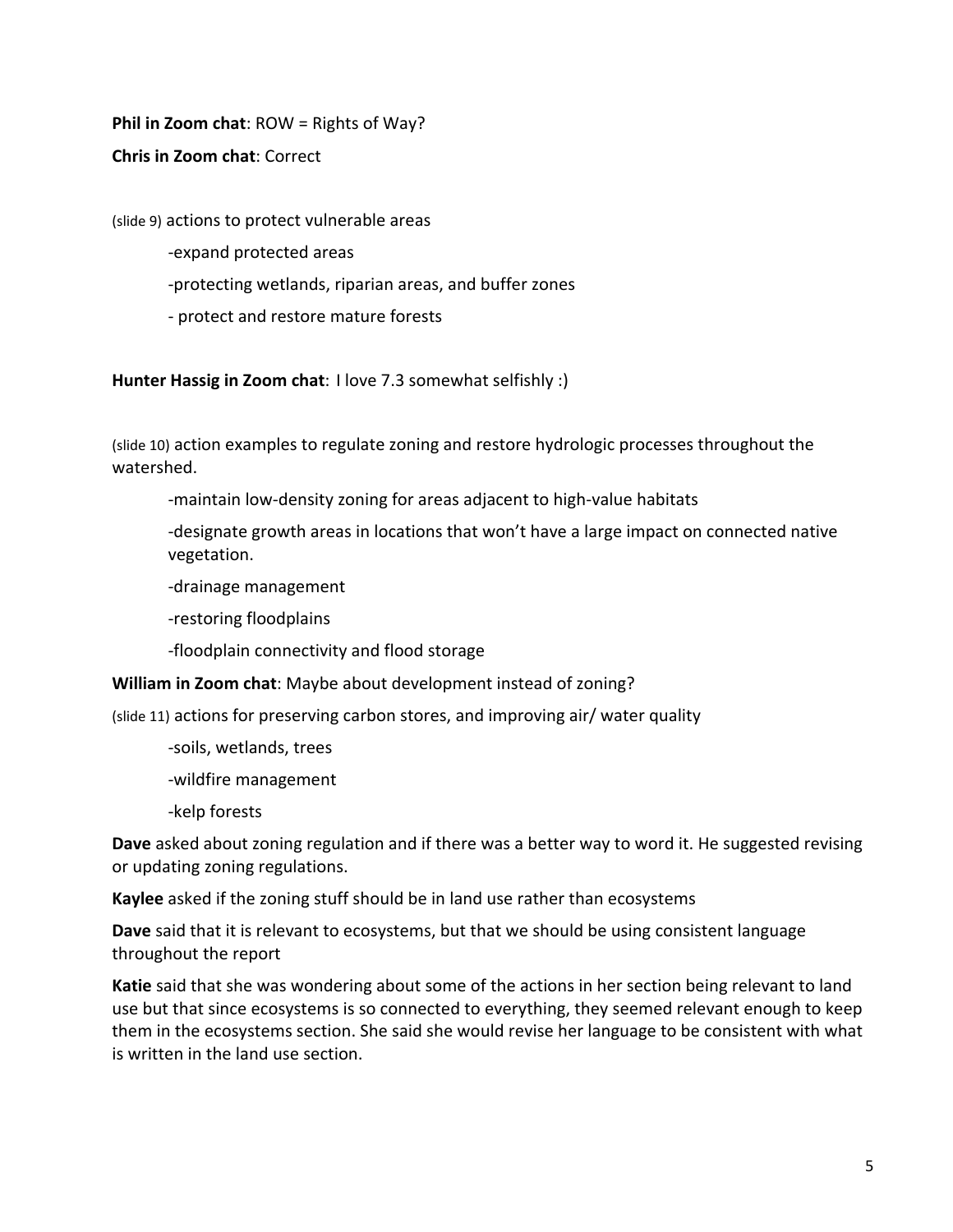**Dave in Zoom chat**: Because zoning pertains to land uses in addition to development, I think "revising zoning" or "modifying zoning" are more appropriate terms than "regulating development," which is narrower.

**Kaylee in Zoom chat**: I phrased my goal as "Revise land use policies and regulations…" then my NR strategy is "Strengthen zoning codes and regulations to limit development in sensitive areas and high ecological value lands such as riparian corridors, floodplains, shorelines, forestry, and agricultural lands that are not part of the urban growth area"

**Sue** suggested regulating development rather than regulate zoning

**Dave** said that revise or update zoning might be better received

**Chris** said that Dave's suggestion seemed on track

**Steve** asked about how the ecosystems section ties into the rest of the report and the natural resources section. He asked if ecosystems was the best title for the section. He said that this section tries to tie in the rest of the chapters in the natural resources section

**Katie** said that ecosystems is at the end of the chapter and mentioned that William had made a similar suggestion in regards to renaming the ecosystems chapter earlier in the week.

**William** said that after reading the ecosystems draft and suggested that it could be clearer to readers if instead of ecosystems, we rename the section to be natural areas. Areas that gain value from ecosystem services and not through human development

**Ellyn** asked if there is a definition for the county on critical ecosystems

**Chris** said in the zoning code there are critical areas, there are five designated areas, on of them is habitat conservation areas. He said that we need to make sure we are not excluding areas that are not already identified by the county from protection in this document. He said that the terms of ecological connectivity or ecosystem integrity are more inclusive.

**Steve** suggested renaming the section Ecological Integrity

**Phil** said that there needs to be more specificity in the actions and suggesting things that could be taken over by the proposed office of climate action

**Katie** said that she is working on adding detail to the section

**William in Zoom chat**: Out of curiosity, how many sections have a suggestion for community outreach and education?

**Phil in Zoom chat**: Most, probably. We have at least two actions that use those terms.

**Steve in Zoom chat**: @william: that's a major section in the Implementation chapter, and I'm going to ask the authors of all the natural and built environment sections to suggest specific examples.

**Ellyn** asked about ecosystem health in neighborhoods.

**Katie** mentioned the rain-gardens in Bellingham and greenery strips alongside roads. Also looking into canopy cover in neighborhoods where people live.

**Sue** brought up watershed rules and how many people who live in the watershed don't comply with those rules. For example, not using nitrogenous fertilizers.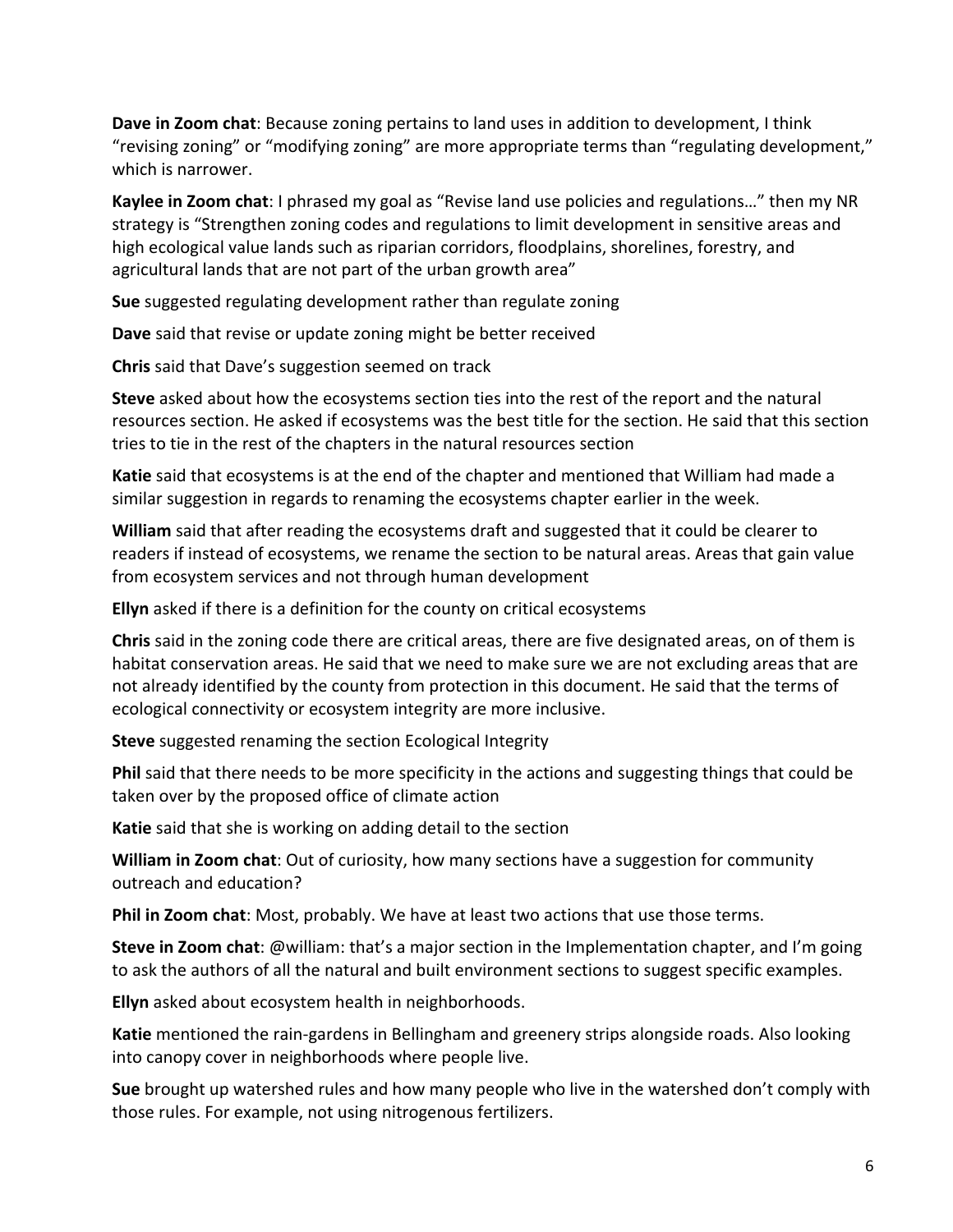**Katie** agreed that was an excellent suggestion and also brought up a previous bus campaign that had posters encouraging pet owners to clean up after their pets on trail to prevent fecal coliform bacteria from being introduced into our water supply

**Ellyn** suggested that plots be set aside for specific monitoring and having areas be set up for that purpose. As a way to get more specific actions

**Katie** said that WSDOT has wetland plots that they monitor for a ten-year period that they acquire near roadways and measure ecosystem health with cover, density, and survivability of the plants in the wetlands. She said she could add an action that sets up a similar program with county managed properties

**Steve** suggested some kind of action that would encourage property owners to plant more native plants on their property. He said that there was a certification for having a

**Katie** said that she could definitely add something about pollinator friendly yards.

**Kaylee in Zoom chat**: Whatcom conservation district might be a good resource to discuss native plants with

**Eddy in Zoom chat**: Excellent work, props Katie!

**Hunter Hassig in Zoom chat**: Thanks for your hard work Katie

## **3) Status of Draft Climate Action Plan Chapters & Reviews – All**

**Ellyn** proposed an outline structure and asked for comments on it. She highlighted the waste category and that 1% of our county's emissions

As for the structure of the chapters there are two main sections the main text and the appendix

The main text will consist of an

- 1. introduction,
- 2. background info.
- 3. goals and strategies. There will be a table of strategies with a description in the text of how the strategy will achieve the overall goal.

The appendix will have:

- 1. a timeline for the actions
- 2. how the actions will be measured if they are measurable. What data is needed
- 3. who is responsible for each action?
- 4. a text description of the actions and how they will be implemented and how success will be measured.

**Ellyn** said that the strategy table might be moved to the appendix.

The audience of the CAP:

*Main text*: for the general public, stakeholders, govt. entities, funding sources

*Appendices*: county staff, businesses involved in implementation

**Ellyn** said that Chris suggested releasing the appendices as a separate implementation plan for specifically the county staff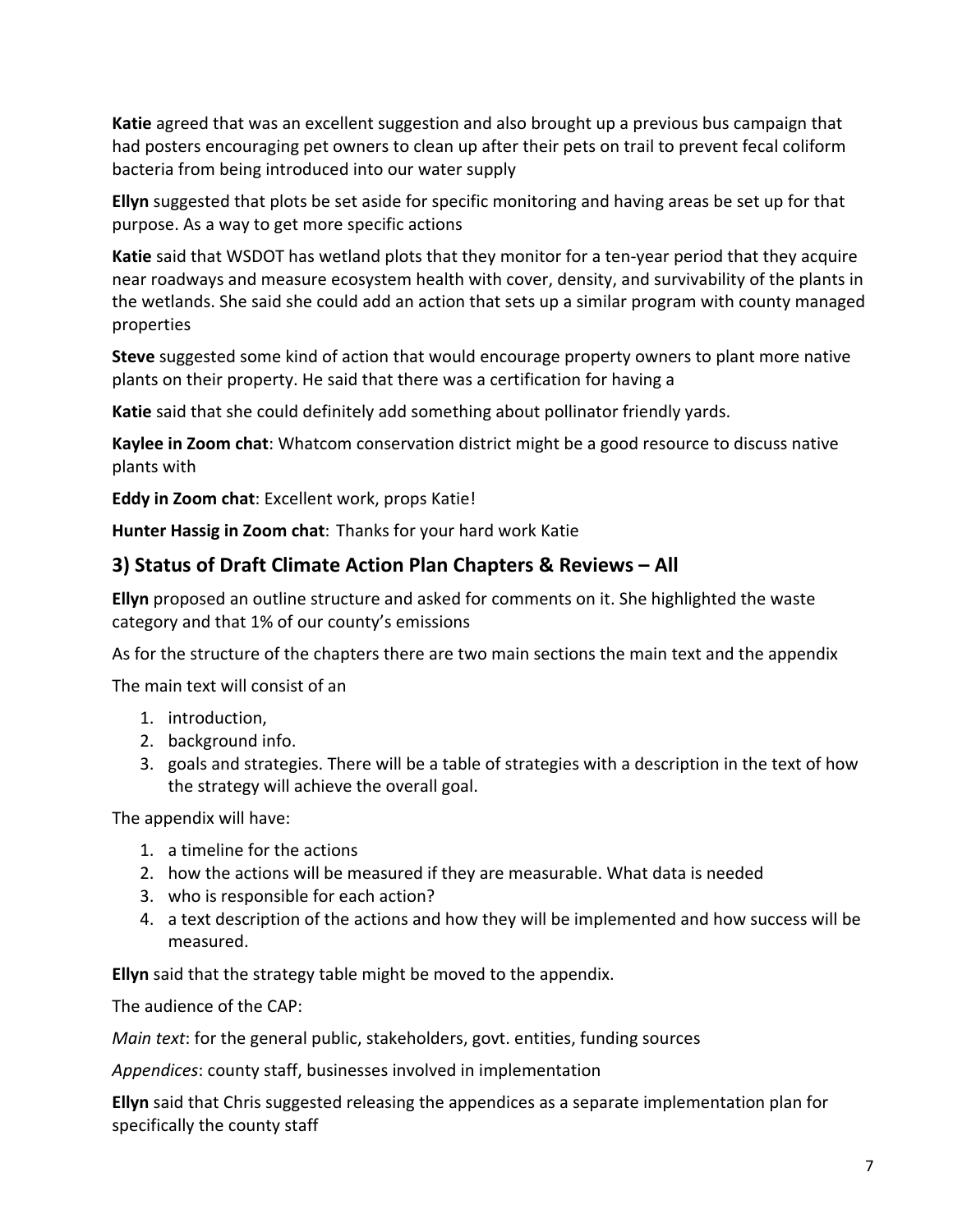**Ellyn** suggested a timeline and discussed possible placement ideas and where it might be most useful in the report. She said that in the implementation section being written by Steve that we could have a short-term timeline of the most urgent actions to be taken in the next couple years.

**Ellyn** reviewed some specifics that Steve needs from the rest of the committee involved in writing the various sections is

- *Data (information) management*, what data is needed to measure the actions that is not currently available
- *Financing strategies*, potential funding sources
- *Timeline*, key actions that need to start in the next 3 years.
- *Community engagement*

**Steve** wanted to add that if there are any suggestion for community engagement to let him know. He also said that we could expand data in this context to also include information including crucial qualitative information that is important.

**Ellyn** suggested an amended schedule to allow for more time to get the chapters done

**April 9th**: deliverables to Steve

**April 16th**: all draft chapters to text editor

**April 30th**: Draft to county leadership

**Phil** said that the schedule seems doable for the transportation group

**Kaylee** asked about what the role of the climate office supposed to be vs our role as volunteers.

**Steve** said that he sent a new draft in the implementation group and that it provides a provisional answer to her question

**Ellyn** said that we are just putting forth our best suggestions but that it may or may not be implemented by the council

**Phil** said that we should just think about what needs to go into implementing our actions and to give it our best effort.

**Kaylee** said that she is not sure about what is required for county actions

**Phil** said that we shouldn't be spending too much time worrying about details of county implementation because that is the job of the county staff.

**Steve** said that our role is that of science-based advocacy to give the best recommendations to the council.

**Phil** said that we can just do our best to provide recommendations and then we can continue to advocate for our plan to ensure it doesn't just collect dust on a shelf

**Ellyn** said that we can get feedback from reviewers and we might need to start calling them to get their input

**Chris** said that our best bet for success in implementation is to further empower the county to do things that they are already doing and build upon those basic programs